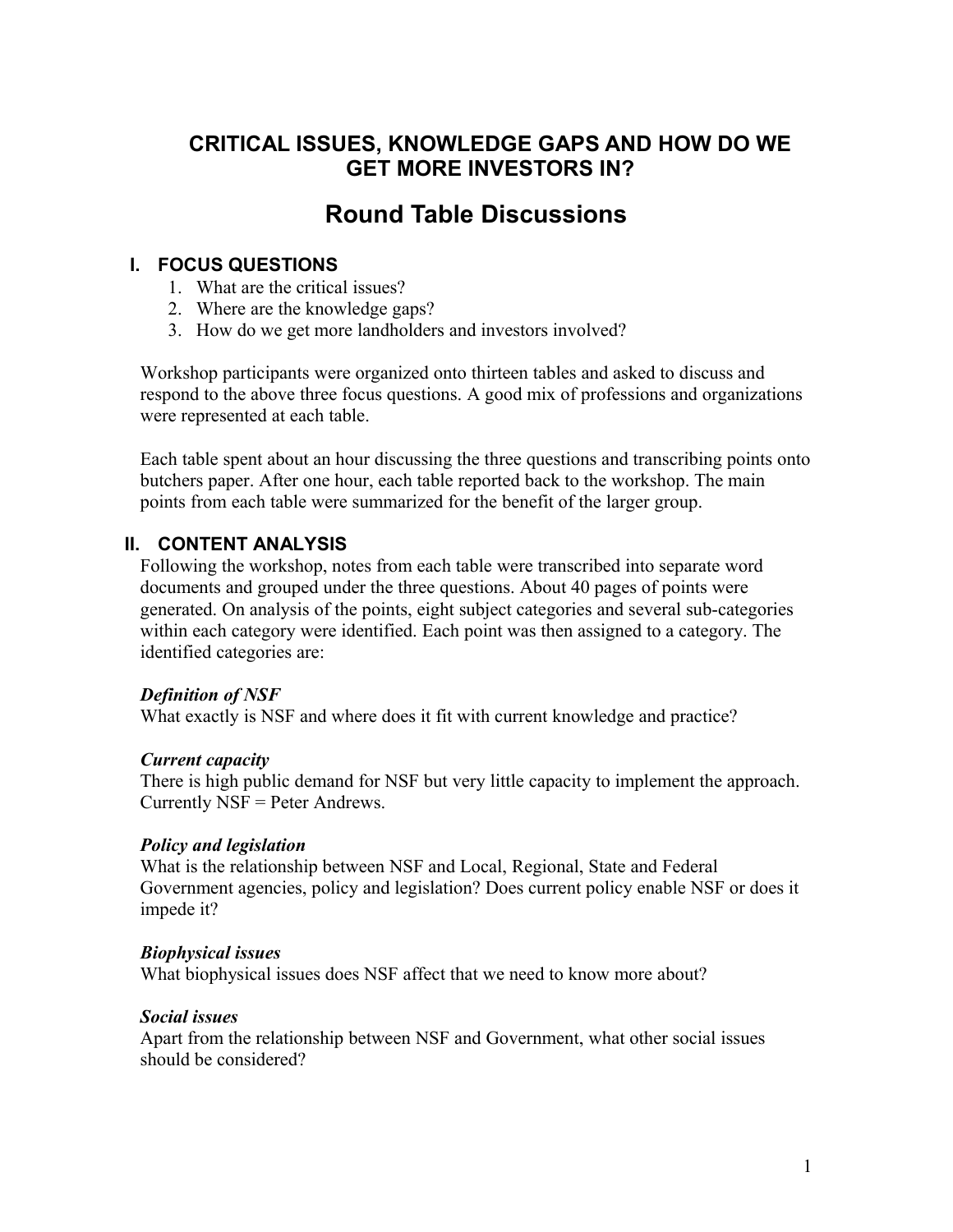#### *Economic issues*

How should NSF be funded? What are the economics of NSF? How can ecological services be accounted for economically?

#### *System/holistic issues*

NSF is a holistic approach to land management. It's an approach that claims to embrace the biophysical interrelationships that sustain and enhance landscape fertility. How then is this understanding integrated into the existing cultural framework of catchment and landscape management?

### *Education, training and knowledge*

The key to broader understanding and adoption of NSF is through appropriately developed and targeted education and training programs as well as a commitment to sharing and debating the knowledge that is related to NSF as widely as possible. How is this best done?

A full transcription of the workshop notes is presented below. An **executive summary** was also produced and an **NSF Action Plan** based on the key points of the workshop providing the basis of a way forward for NSF.

## **1. DEFINITION**

The participants at eleven of the thirteen tables felt that definitions surrounding NSF needed to be improved, including better linking the concept with other more established ideas. Key points included:

- Defining the big picture, the vision for NSF.
- More clearly defining who is driving NSF, and what is the concept and the practice of NSF - at different scales, for the benefit of farmers, planners, and advisors.
- How is success defined? How is this monitored and evaluated?
- Defining the language sustainability, interpretation of landscapes, irrigation vs rehydration.

## *1.1 Picture/vision*

- "picture" of result/end result. Bigger (broad/national picture) (9)
- Strong leadership and vision (10)
- Big picture vision  $(10)$
- Describe benefits. Able to prove it works. National, physical, sust etc. local/catchment, personal/social (3)

## *1.2 Definition of NSF*

- Who should be driving? (12)
- What is NSF entity and role? (6)
- No core definition of NSF, its principle techniques and its role. Define better what NSF is about, its components and what it is trying to achieve. Include how it works during a high rainfall cycle  $(1)(6)$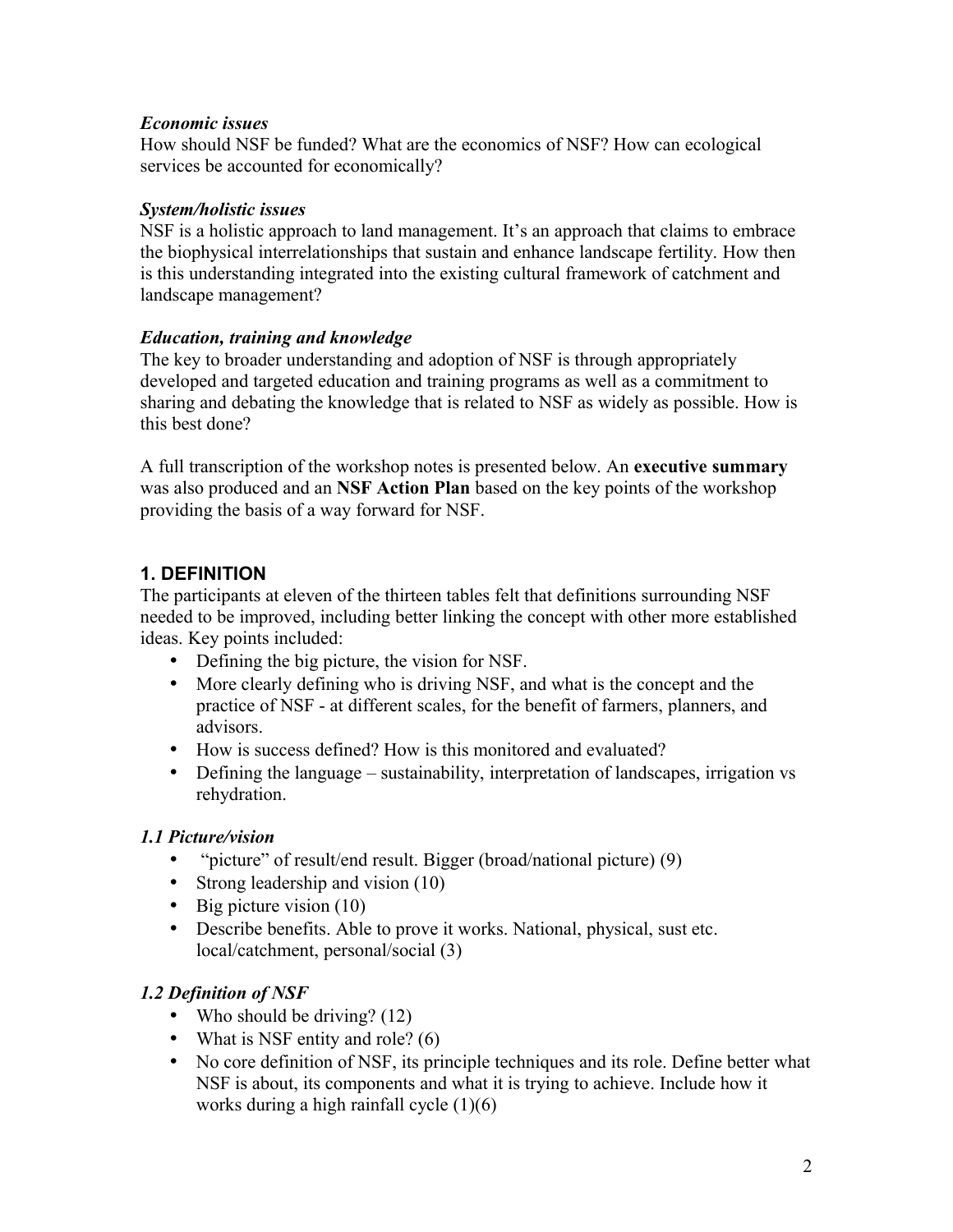- What are desired outcomes? (4)
- Limits to achievement social, not just environmental/financial .i.e. process diversity. (3)
- Show where NSF fits in (with other landscape/farm planning and management progams e.g. Prograze, Landscan, Rivers Styles, property management planning etc.). (3)
- Farming (biodiversity, water and carbon). Define and make important. (3)
- What NSF options are available? (3)
- Need to define the hierarchy of doing NSF. (3)
- Not just instream structures but entire farm/landscape management (e.g. energy, heat, water etc.). (4) (12)
- Linkages between the concept and the detail. (10)
- Consolidate the NSF message with Tongway and others to promulgate a single message that draws together a holistic approach and best practice model. (10)
- Farm practices that are encompassed by NSF. (10) What activities constitute NSF? (5)
	- Stock exclusion (from riparian zones and wetlands)?
	- Water table management?
	- Is it a set of general principles?
	- How does it fit regulation/legislation?
	- Property specific mix of activities?
	- What happens post restoration? What duty of care does the landholder have?  $(5)$
- Clearer simpler presentation of NSF for farmer's benefit with clear delivery mechanisms. (10)
- Develop a model to take NSF forward (3)

## *1.3 Defining success*

- Need to show NSF is superior to other models/ideas and get the common definite success points. Define standards. (3)(7)
- How do we define and monitor success? (6)
	- Set goals; productivity changes etc.
- What are the best indicators of success or otherwise? (6)
- How do we evaluate NSF operators when these people are also "top operators" anyway? (5)
- How do we translate NSF methodology to a funding stream for research and onground activity? (6)
- What are desired outcomes? Production, clean water, biodiversity etc. + how you get it (e.g. weeds). (12)

## *1.4Landscape definitions*

- Define what is sustainability? (so we have a vision of this) (3)
- Better definitions on how to interpret landscapes. Accredited techniques (e.g. River Styles) (1).
- Rehydration v irrigation (11)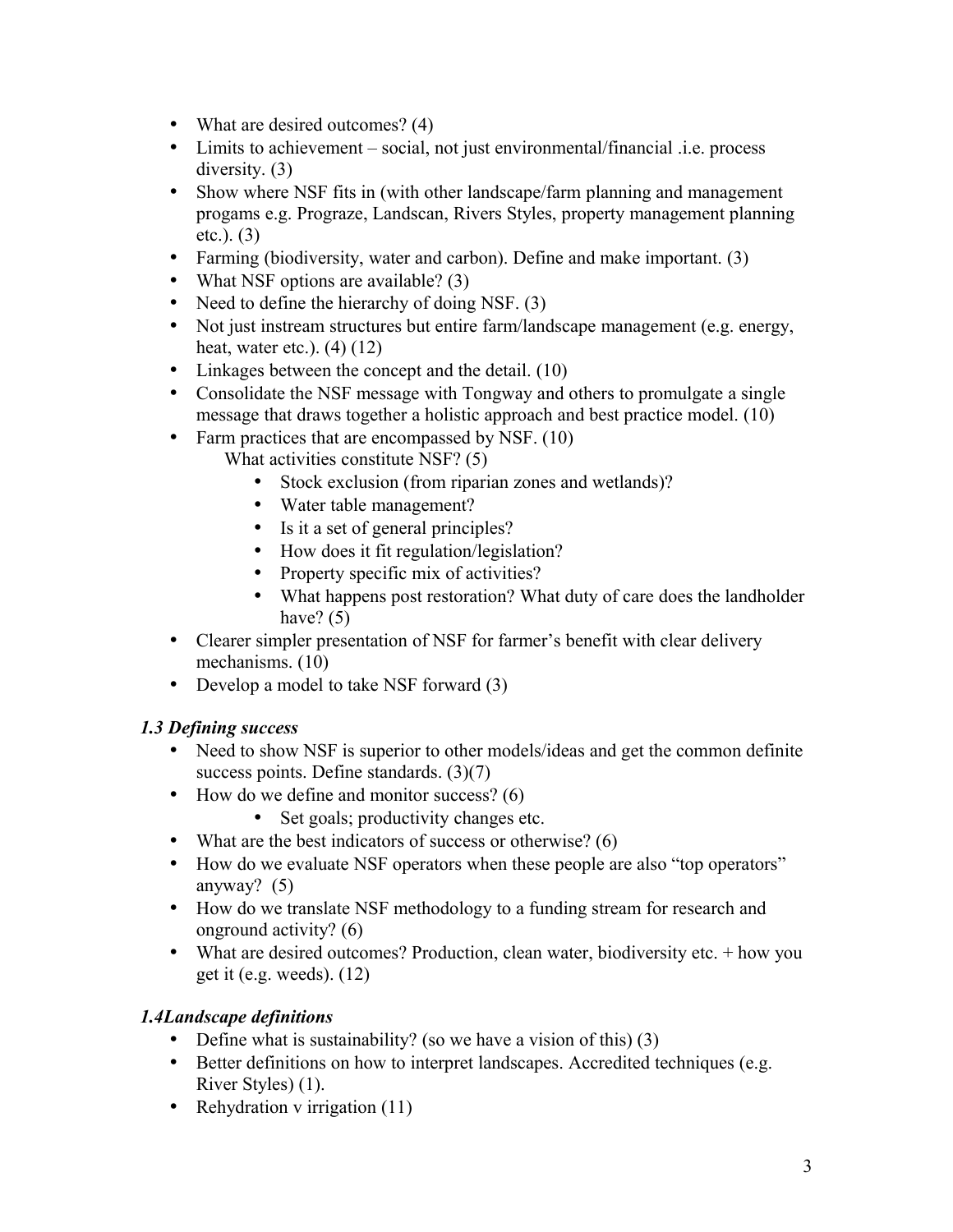## **2. CAPACITY**

Participants at eight of the thirteen tables expressed concern that there was currently very little capacity within the system to deal with the rapidly growing public demand for NSF information or to support implementation of the approach.

### *2.1 NSF capacity*

- Currently NSF = Peter Andrews; no advisory or NGO support.  $(5)$
- Lack of skilled trainers to assist with implementation. (2)
- Problem of training facilitators to "lead" practice and implementation. (5)
- How do we train sufficient people in Peter's NSF skills? (2)
- Listing priorities, limited resources (financial, human, time) (2)
- Expecting who to do? Who to lead? Who is responsible? (3)
- Next problem is achievement (3)

#### *2.2 Land manager capacity*

- Limited knowledge of where it can be applied. (2)
- Problems of implementation. What? How? When? (5)
- Why NSF (which seems simple) is so difficult to implement (and may create a disaster). (3)
- Isolation of landholders. Work, work, work. Need time to plan and learn. (9)
- Land manager capacity (training, accreditation). (1)
- Identify and support local champions. (2)

#### *2.3 Government capacity*

- Capacity of govt to meet NSF demand. (1)
- Government capacity to support NSF implementation. Investment, legislation, products, staff capacity, incentives. (1)
- Problems of "conventional wisdom" in current advisory services. (5)
- What do we do in short term without making matters worse whilst research is being done? Natural Resources Commission (NRC) approach? (standard) (6)

### *2.4 System Capacity*

- Impacts of and dealing with lots of interest in implementation at same time (esp) now). (4)
- Impacts of massive uptake/implementation. (12)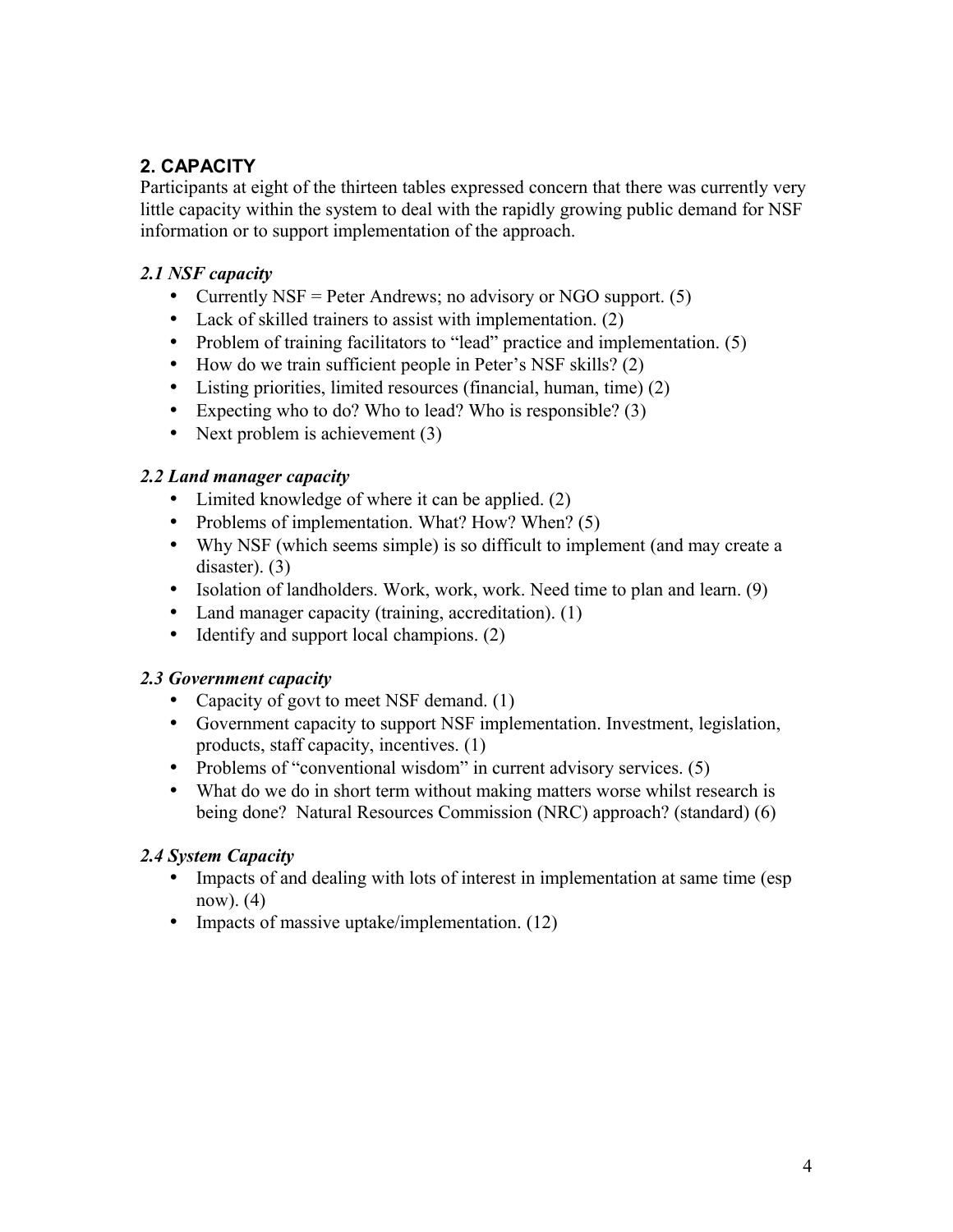## **3. POLICY AND LEGISLATION**

Participants at ten of the thirteen tables saw current government policy and legislative constraints as critical impediments to the broader adoption of NSF. Some tables saw these issues as a much bigger impediment to adoption than the lack of scientific research.

#### *Issues:*

- Policy and regulatory impediments and their review to enable NSF implementation.
- Licencing of NSF, property and water rights even mortgage law as it relates to agricultural land.
- Greater coordination, integration and institutional support for NSF.

#### *3.1 Legislation and regulation*

- Gain government support (analogy with fencing riparian zones) (5)
- What are the policy, regulatory and legal constraints? (10)
- Review legislation to facilitate implementation.  $(1)(4)(12)$
- How do current regulations in each state and territory deal with the water element of NSF? (2)
- (direct conflict) mismatch between current legislative controls and some practices under NSF. (7)
- Resolve uncertainty re: regulation/legislation (includes definition, sites, issues, ethics, treatment of PA, policy). (5)
- What were the original reasons for legislative controls? Can they be modified to remove the conflict? (7)
- Review of all relevant legislation to allow NSF. Why? Climate change threats to water availability. (7)
- Get regulation/legislation in order so that farmers become "competent" (i.e. not looking for loopholes) (5) (8)

### *3.2 Licencing and property rights*

- Should a licence apply? (6)
- Legal rights and legal equity for all landholders in catchment. (6)
- downstream water rights/licences (11)
- What impact on property rights? (1)
- Mortgage law Re: rural sector (11)

#### *3.3 Coordination, integration and institutional support*

- What are roles and expectations of governments, especially CMAs? (4, 11)
- Greater coordination between existing agencies. (10)
- NSF to be integrated into regional delivery model.  $(6)(9)$
- Better integration and alignment of govt: (11)
	- o Advice (11)
	- o Services (11)
	- o regulation (11)
	- o one stop shop (11)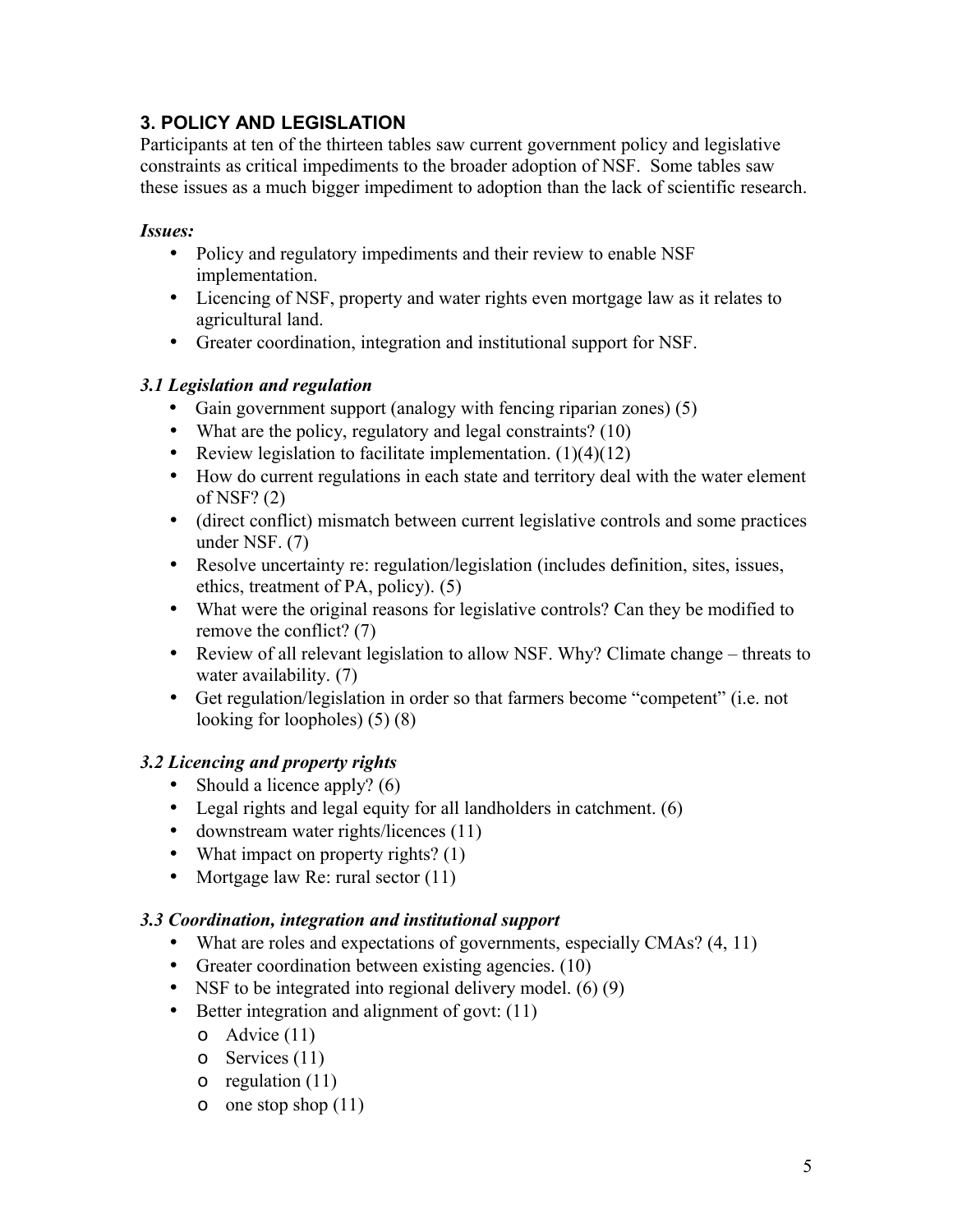- Simplify application process.  $(5)(8)$
- Allow more flexibility for innovative solutions. (7)
- Legal/institutional change (support!) for NSF (13)
- Landholders and government public good, ownership (13)
- Identifying how NSF integrates with legislation and issues it raises. (1)
- Incorporate NRC standard into NSF. (6)
- Government needs to show leadership in bringing people together create networks locally. (11)

## **4.BIOPHYSICAL**

A broad range of biophysical issues and questions were raised across all the tables. The most popular issues for discussion were those relating to hydrology and water quality. Interestingly the issue talked about the least was weeds. Biophysical issues discussed included:

- Hydrology and water quality
- Soil health
- Animals
- Plants (inc.weeds)
- Engineering
- Biodiversity
- Reading the landscape and landscape function
- Extreme events
- Nutrient cycling
- Climate

## *4.1 Hydrology and water quality*

Hydrology issues received the most attention with downstream impacts seen as the most important.

- Impact of NSF on catchment hydrology. (1)
- Issue of water availability downstream. Less or more? (3)
- Understanding the water cycle  $(+$  its dysfunction) (3)
- Yield from catchments post NSF? (5)
- How does NSF sit with salinity levels in surface and sub-surface water systems?  $(5)$ .
- Where does the water come from? (6)
- *Hydrology* (7)
	- o Understanding of all hydrological settings (high variability in Australia)
	- o How applicable is NSF in all settings?
- *Water budgets*
	- o NSF impacts on streamflows quantity, quality, timing.
	- o How much water is stored in these rehydrated soils? (7)
- Integration surface water/groundwater connectivity implications for downstream users – (studies). (13)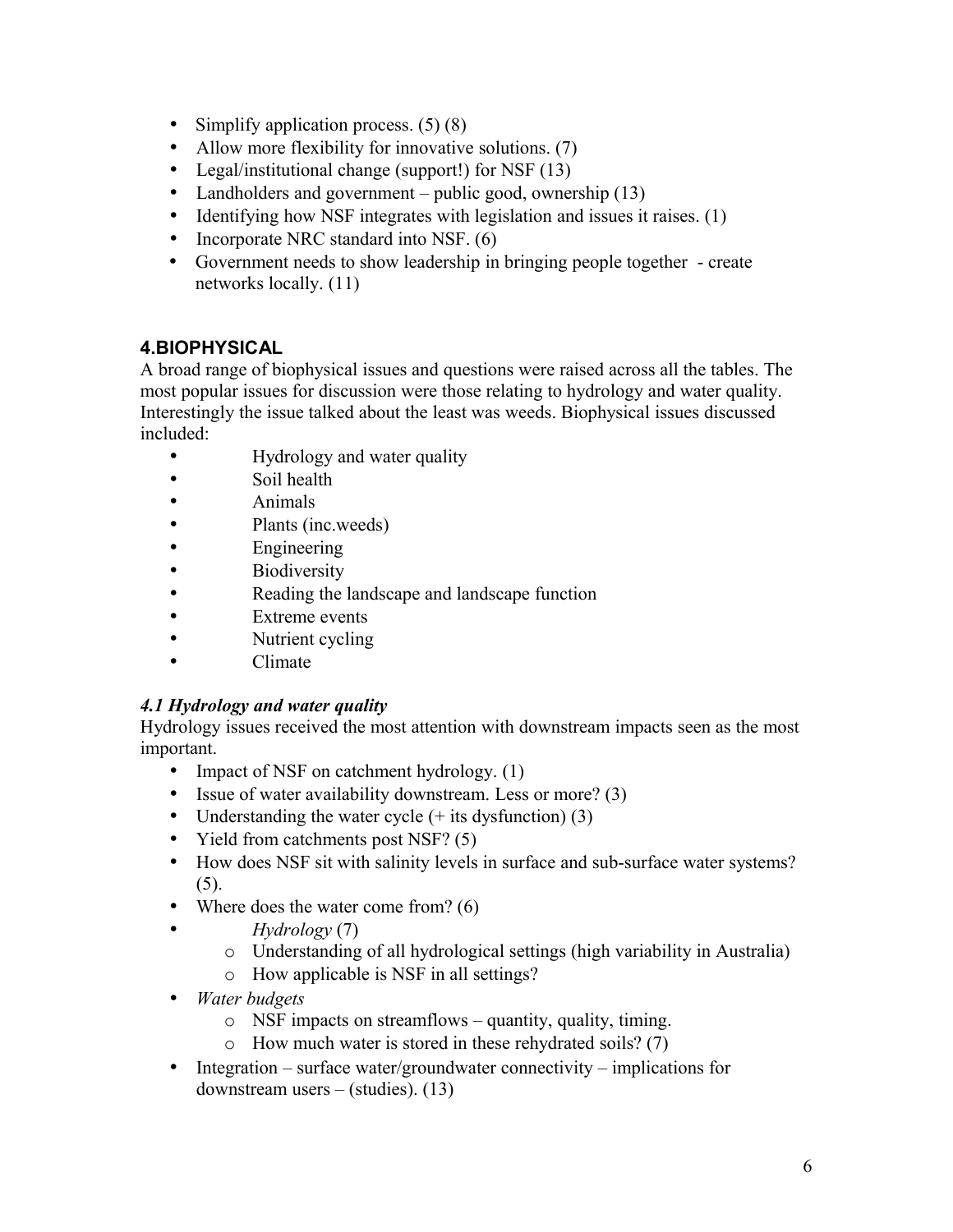- What are the downstream effects on water quantity and salinity? (2)
- Critical lack of knowledge of water cycle and its interaction with vegetation. (3)
- Ouantitative study is required to determine how much water is used by NSF. (6)

#### *4.2 Soil Health*

Only three tables discussed soil issues per se. Each table was most concerned about the biological health of the soil and how NSF might impact on the biological health.

- Impacts of NSF on the biological health of the soil. (Carbon, biological activity, microbiology.  $(1)$   $(4)$   $(12)$ .
- Does NSF improve organic matter levels? How do we quantify this? (7)

#### *4.3 Animals*

The major animal question was; how did NSF affect fish habitat, passage and populations? (1) (6) (8) (11)

One table discussed the role of animals in grazing management under NSF. How would you fence and use the riparian area? (1)

#### *4.4 Plants (inc. weeds)*

Surprisingly few notes given that Peter Andrews believes plants control the whole system. Even the contentious weeds issue received surprisingly few questions and comments. Only three tables discussed them;

- What are the effects on the distribution of "weeds" in the process of NSF? (5)
- Balance between weed removal v revegetation e.g. willows, blackberries (6)
- Weed removal research (6)
- Re-instatement importance of groundcover  $(13)$
- Use vegetation to design sustainable future. Even 'weeds' or exotic veg. (3)

### *4.5 Engineering*

During the workshop sessions, NSF was generally referred to positively in terms of how the designs of various structures, such as 'leaky weirs', could be standardized and how these designs could influence engineering design;

- NSF influencing engineering design. Engineering solutions integrated into NSF. (1).
- How leaky should a leaky weir be?  $(6)$
- Consistent and repeatable design and use of structures. (6)

On the second day of the workshop the engineering standards and the hydraulics of the NSF structures at Mulloon Creek became a point of major contention. When manipulating the bed of the creek, major risk factors come into play. If a structure in a creek is under engineered it could wash away possibly causing downstream damage and certainly resulting in greater expense. Design standards generally calculate that the structure should be able to withstand a 1 in 50 year flow event.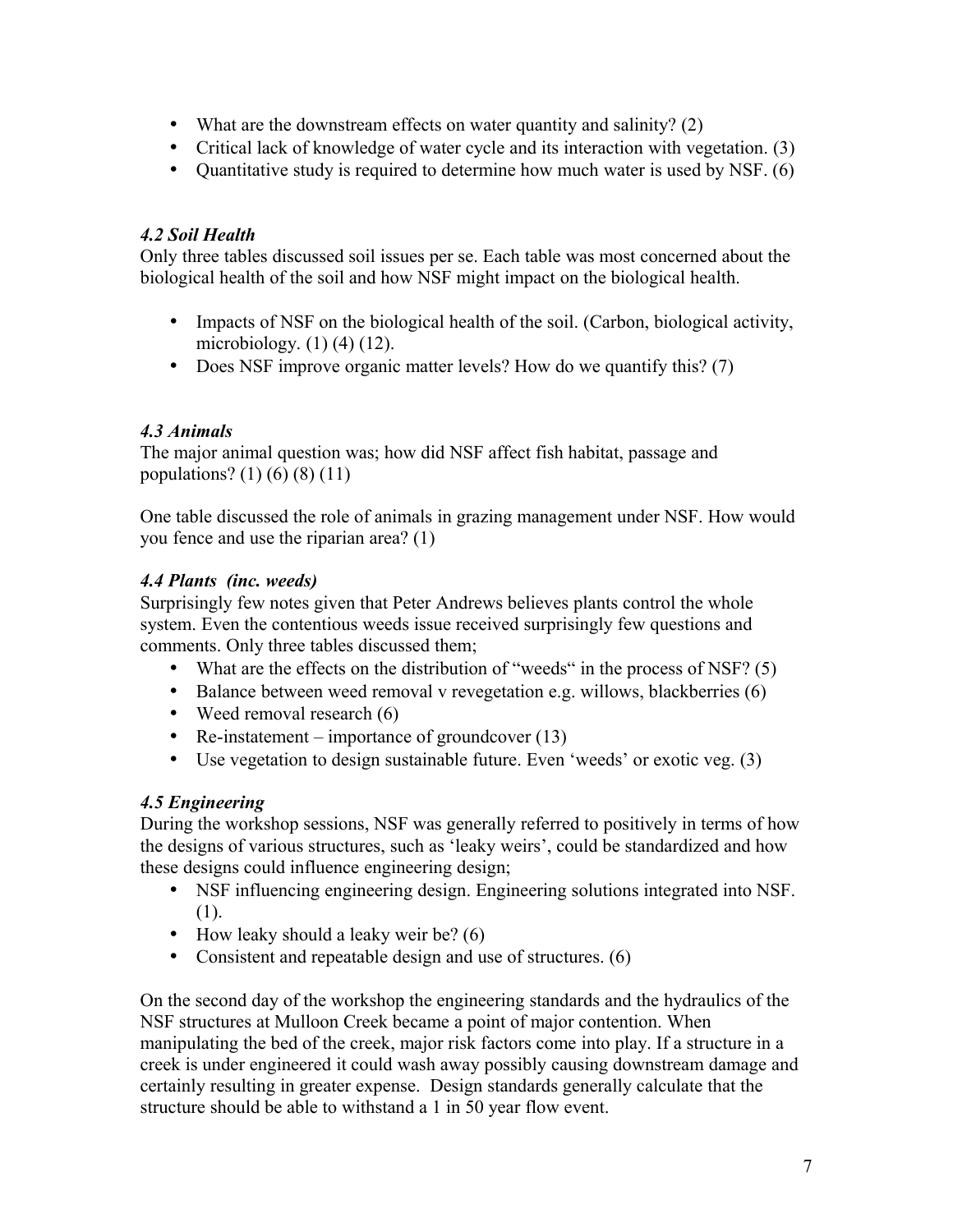Peter Andrews believes that structures can be under engineered if they are designed to deenergise the flow and if they are colonized very quickly by armouring vegetation.

The risk of the structure being damaged or washed away in the short term is greater but, *provided the structures are properly maintained*, in the long-term should be more sustainable.

#### *4.6 Biodiversity*

These were only a few notes relating to biodiversity.

- Improving/enhancing biodiversity (2)
- Baramul started with high biodiversity and only partially cleared landscape. Would NSF be as successful in a highly cleared area of low biodiversity? What starting point e.g. Biodiversity x area  $=$  resilience? (4)
- How does NSF impact on biodiversity? (7)
- Role of biodiversity (native or total?) plant  $&$  animal! Etc (8)

#### *4.7 Reading the Landscape and landscape function*

- What landforms does NSF apply to? (4)
- Position in catchment (5)
- What landforms and what part of catchment? E.g. small floodplain (Baramul) v large floodplain (West Wylong) (12)
- How do you map, model and diagnose the 'disfunction' of a floodplain/landscape?(8)
- How do you read the landscape and turn into onground action? (6)
- Linking present scientific knowledge with landscape functions as they now exist linking theory to practice. (2)

#### *4.8 Extreme events*

- Understanding extreme events. E.g. drought v large floods. (4) (12)
- What effect would 'large flood have on all the good work? (4)
- Impacts of structures in riparian zones and sediment deposition (4)

#### *4.9 Nutrient cycling*

- Lower slopes to upper slopes
- Which vegetation is best for nutrient cycling? Weeds? (colonisers)
- Role for genetic engineering? To create more palatable weeds

#### *4.10 Climate*

• Climate variability – is NSF functional in a range of climates? (10)

There are potentially endless biophysical issues and questions. One philosophical question was; how much science/proof do we need? (presumably before we just get on with it.)  $(3)$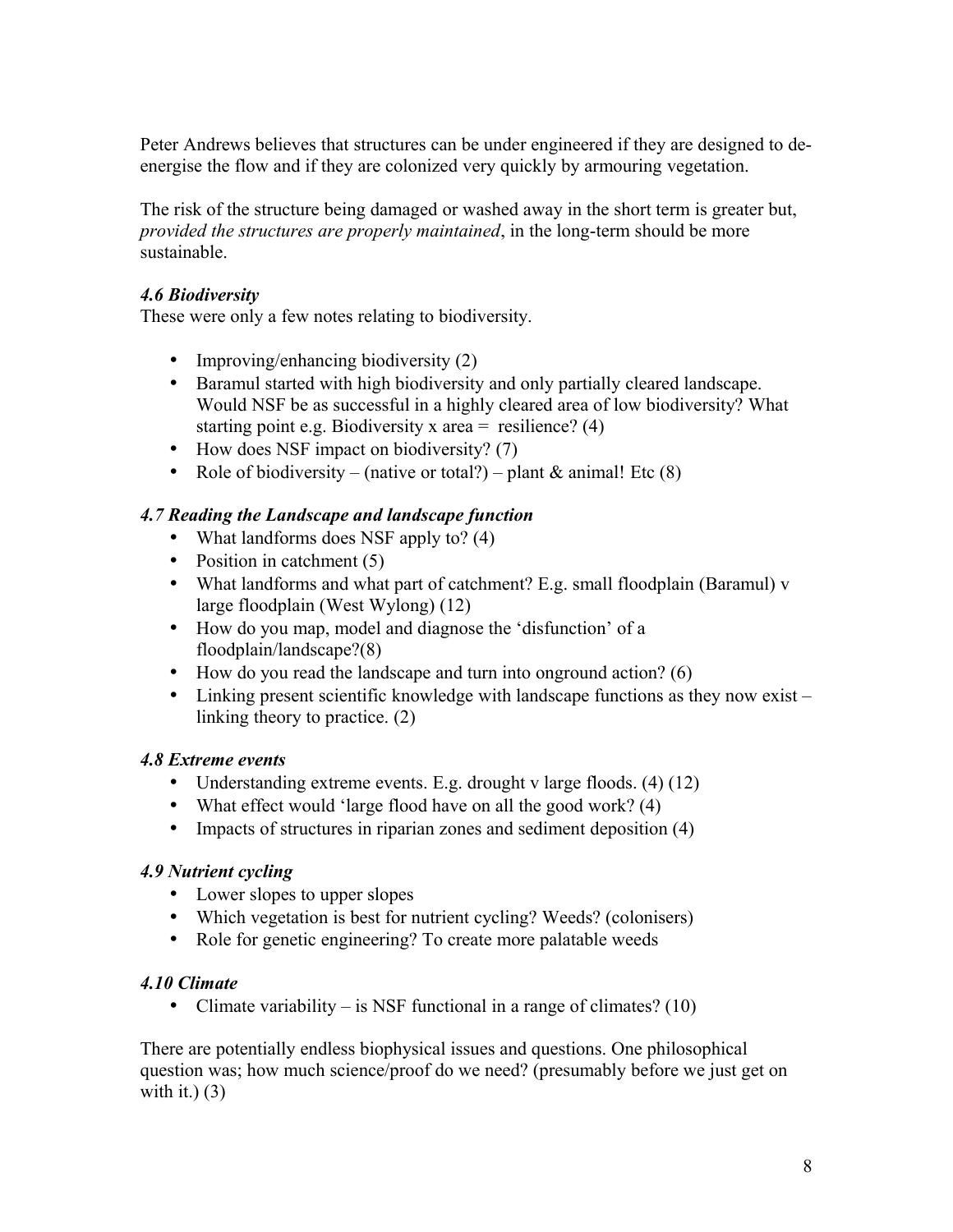## **5. SOCIAL**

Social issues are about human relationships. For NSF those relationships are person-toperson, with communities and business, through to the cross-institutional and intergovernment level. Two key points were:

- Trust and respect between <u>ALL</u> stakeholders (13)
- Critical issue: how to broaden the debate, make the issue and approach participatory – e.g. indigenous, local knowledge along side science.  $(8)$

Nine of the thirteen tables had a concern for the social issues that currently surround NSF and would be critical for consideration when implementing the approach more broadly.

### *5.1 Community*

- Who should be driving change? Community? (4)
- Consider the neighbours  $(3)(5)$
- Promote ownership of NSF in the community (5)
- Community feelings, community ownership, communication of principles and processes to alleviate conflict and vested interests. (5)
- (demonstrations) Must include community/social impacts/participation. (5)
- Landcare FARMER > FARMER human nature. (8)
- Relationship between scientists and the community. (9)
- Incorporate local knowledge/circumstances for landuse management one size will not fit all.  $(11)$
- Mulga wireless local forums  $(9)$

### *5.2 Public*

- Roller coaster ride. The latest new thing. (other relevant programs etc.) (3)
- Social acceptability (2)
- Whose water are we going to use?  $(6)$
- Urban/rural divide  $(11)$
- Utilise city resource  $\rightarrow$  ownership of problem  $\rightarrow$  solutions? (8)
- Bottom up, deliberative, cross-cultural public engagement. (8)
- Praise and supporting those individuals and communities who are doing sustainable farming and land management – cultural change needed. (11)
- Recognition by society of services by land owners/managers (13)
- Landscapes valued (13)
- Landholders viewed as 'caretakers' (13)

#### *5.3 Institutional*

- Institutional skepticism (2)
- Scientific opposition (resistance) to processes within NSF systems. I.e. hydraulics, engineering structures. (9)
- ("the unhelping hand of science"). (3)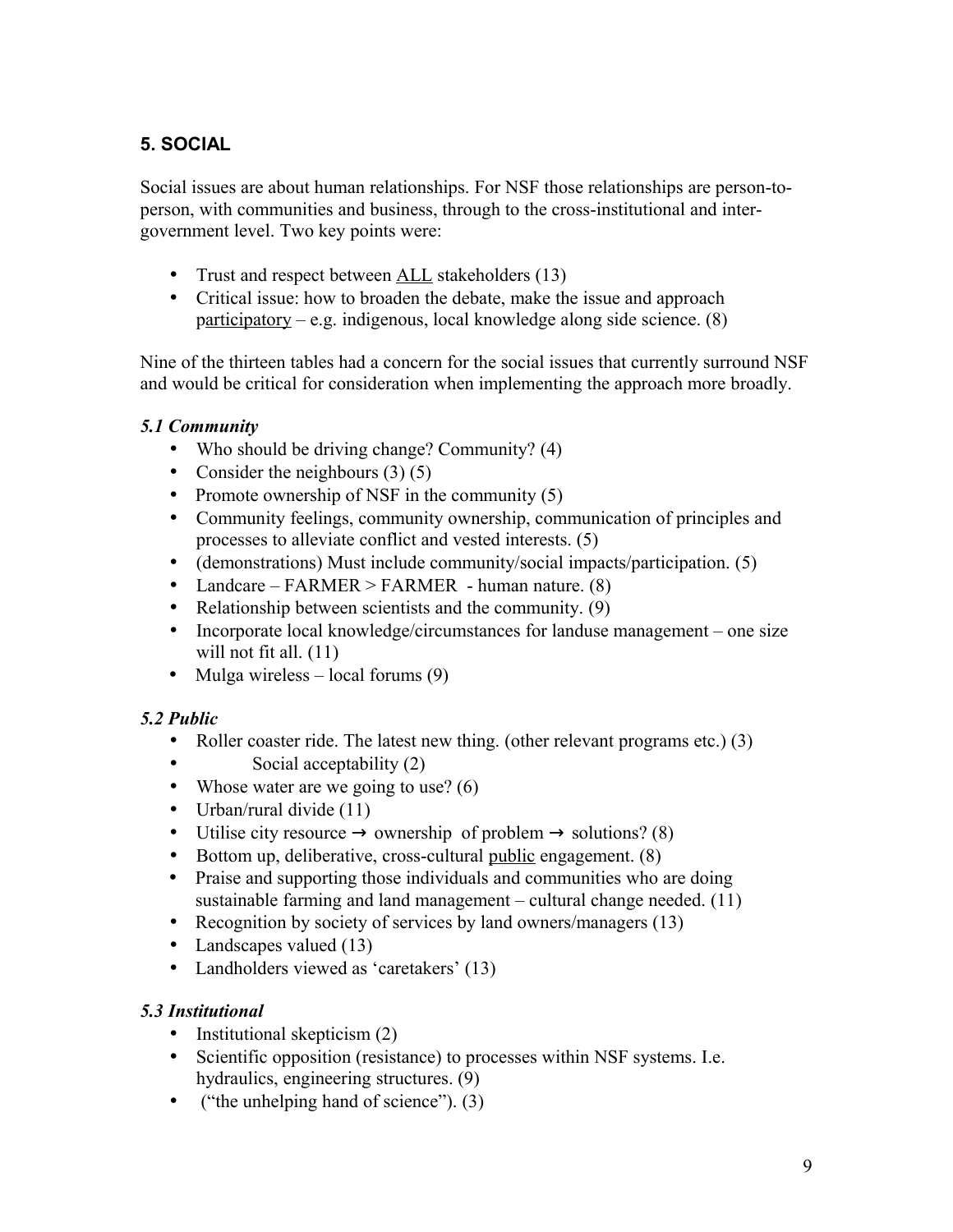• Partnerships – CMA, Landcare, corporate (9)

### **6. ECONOMIC**

The economics of NSF was hotly discussed. 11 of the 13 tables discussed economic issues and knowledge gaps. Topics included:

- *Investment frameworks* How should NSF be funded? What should be the balance between public and private investment? Should NSF be funded by grants, loans or both? Should funding be tied to on-farm performance measures?
- *On-farm productivity and costs* What is the balance between productivity gains and the cost of implementing and managing NSF?
- *Recompense to Peter Andrews* What is fair compensation for the time, resources and sacrifices Peter Andrews has put in to bring these issues to the public's attention?
- **Taxation-** how can the taxation system provide extra incentives to implement NSF?
- *Ecosystem services*  Economic incentives for clear public benefit environmental management; e.g. water quality improvement, biodiversity enhancement, carbon capture.
- *Landuse* What range of land uses and enterprises is NSF applicable to?

#### *6.1 Investment frameworks*

- Funding and implementation need long timeframes. (2)
- Investment framework. Public/Private. How can it happen?  $(1, 3, 13)$
- Find method to finance. (Including government 'good \$') Major benefit to the future. (3) (9)
- Financial incentives/compensation \$ (11) (13)
- Loan schemes? (to demonstrate commitment). (5)
- Interest subsidies (13)
- What support can CMAs provide? (5)
- Align the economic interests of farmers with interests of banks and other financiers and build a long-term framework for funding sustainable landuse. This should be led by CMAs (10)(11)
- Economics of NSF + sustainability + who pays for cost of implementing NSF? (11)
- Measure sustainability of properties with simple tests/monitoring then good practices rewarded. (11)
- Farmers set up their own bank? (11)
- Review or set up environmental services/stewardship payments. (1) (13). Should be well funded. (13)
- Carbon sequestration stewardship incentives (8)
- Philanthropic investment (9)

#### *6.2 On-farm productivity and costs*

- System drivers are productivity based. (3)
- What is the profitability of NSF? (2)
- Demonstrate economic benefit (10)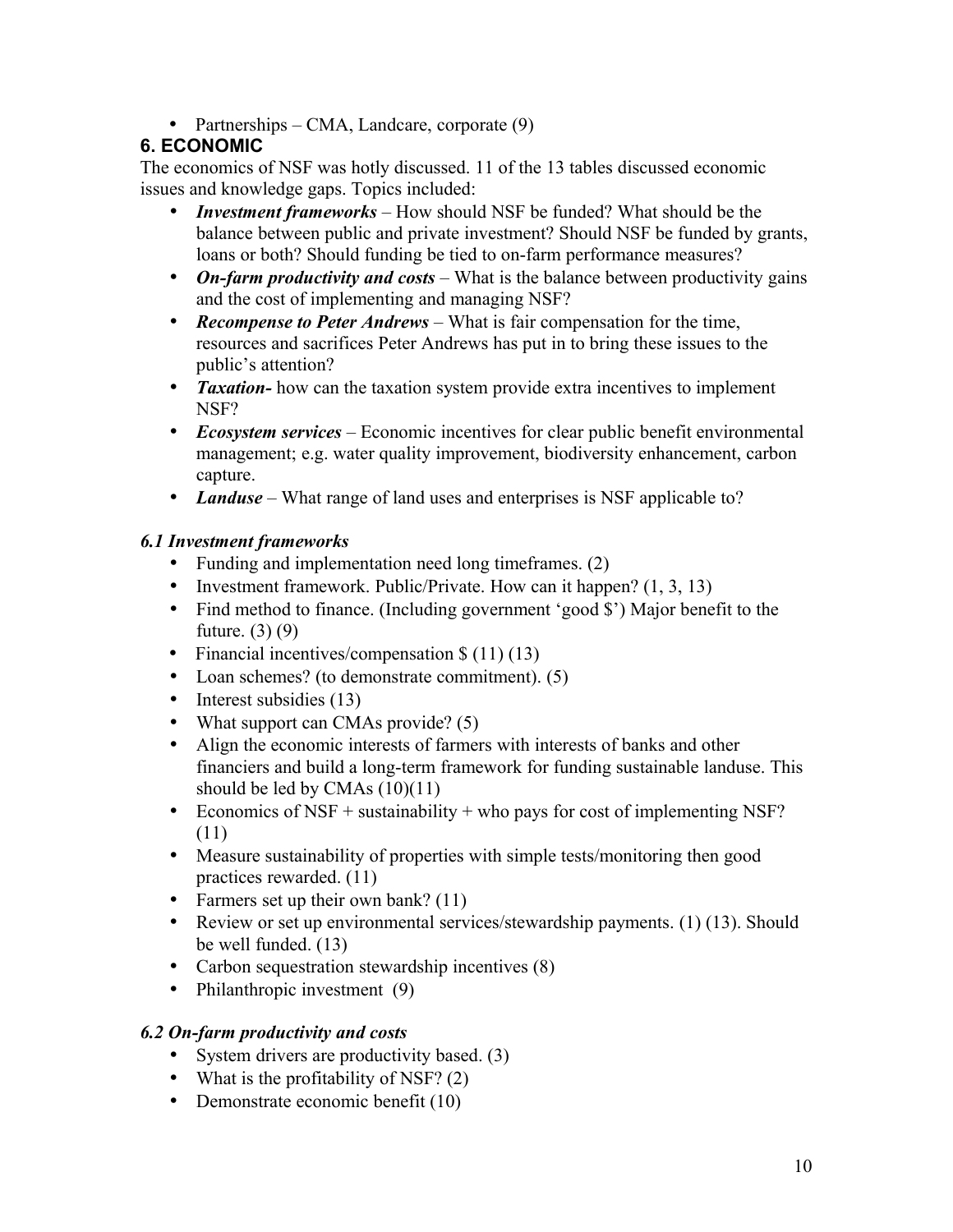- Demonstrate return on investment (12)
- Highlight (agronomic + economic) benefits of NSF.  $(7)(10)(6)$
- Economics gross margins. \$\$ required. \$\$ benefit. (9)
- Production measurements (9)
- Productivity aspects (grazing, cropping, financial returns, other agricultural practices) (2)
- What are the economics of restoration of 50km of incised channels? (5)
- Farm level can agricultural productivity match  $\frac{1}{2}$  inputs to do NSF? (7)
- Farm productivity and profitability (10)
- Costs to farmers in production loss (initial at least) in implementing NSF? (11)
- Loss of production due to bogging in swampy meadows and ponds (11)

#### *6.3 Recompense to Peter Andrews*

• How will Peter Andrews be compensated for his IP/public good/R&D? (5)

#### *6.4 Taxation*

- Do these activities (NSF) qualify for Landcare tax deductions? (6)
- Provide info on tax breaks for investors in NSF  $(6)$  (13)
- Incentives for sustainable landuse practices (e.g. NSF) through tax breaks, or govt payments for providing environmental services (e.g. environmental levy?) (11)

#### *6.5 Ecosystem Services*

- Ecological Markets? (7)
	- Credit for public good?
	- Indicators for environmental benefits?
	- Stewardship payments
	- Other investors other than government
	- Carbon trading? (7)
- Value of environment and biodiversity need inclusion in economics. (11)
- Interim support \$ ecosystem services. (13)

#### *6.6 Landuse*

- How to apply NSF to mechanised farming? (9)
- How to apply NSF to large scale farming/ag production. (9)
- Concrete and profitable landuse alternatives (11)
- Impacts on different farming enterprises (12)
- Which farm enterprises is NSF applicable to? (2)
- What are the farm management systems required for success? (2)

### **7. SYSTEMS/HOLISTIC**

The previous sections pulled NSF apart. But NSF argues its is systems level approach to landscape planning and management. Overwhelmingly, discussion focused on systems issues. Every table made some comment about the systems nature of NSF or raised system level concerns;- such as downstream effects. 10 of the tables specifically referred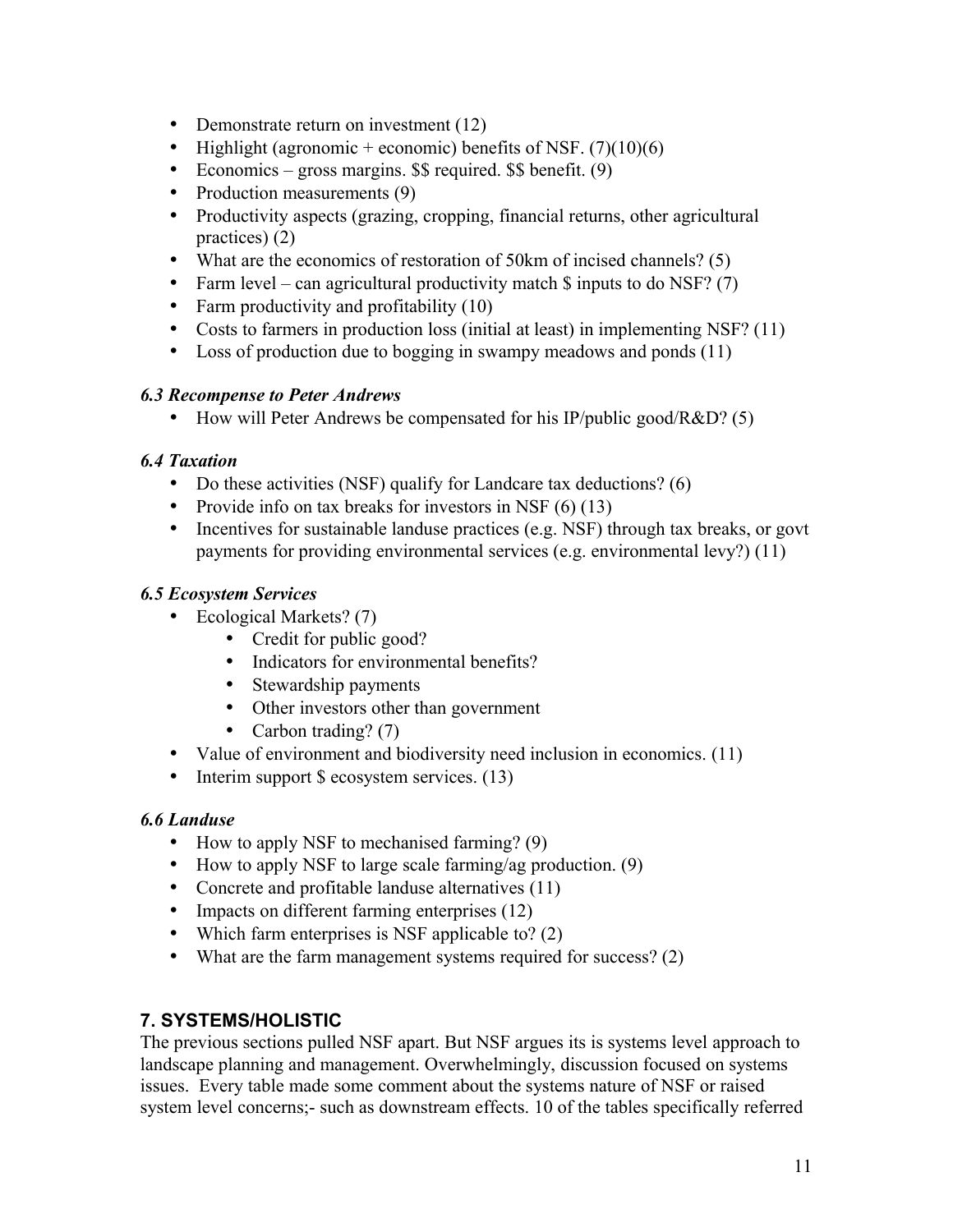to the need to consider environmental, social and economic issues when doing monitoring and evaluation of NSF.

While the term NSF implies farming, the approach focuses more so on the functioning of the landscape or the watershed, than on farming per se. It is argued that the principles of NSF can be applied to any land use or combinations of land uses within a watershed.

By the same token, holistic thinking considers environmental, social and economic issues as inseparable. Does NSF stack up on these three counts?

The systems level issues raised at each table can be broken into seven subcategories as follows:

- *Watersheds* What are the broader catchment effects of NSF? What is the role of water in the functioning of the landscape?
- *Monitoring and evaluation* should consider environmental, economic and social issues.
- *Whole farm/landscape planning,* NSF should integrate with.
- *Transferability* How applicable is NSF to landscapes beyond Tarwyn Park?
- **Risks** need to clearly identify risks.
- *Sustainability*
- *Public v private costs and benefits*

One point stands alone:

• Don't get too complex (3)

#### *7.1 Watersheds*

- Whole catchment  $>$  do it all (9)
- Manage for multiple outcomes. Not just water quality. (1)
- Managing downstream effects (social, environmental) Demonstrate benefits downstream. (1, 4, 12)
- Better understanding and knowledge of impacts at local and catchment scale. (1)
- Using vegetation to manage water and using our water to manage our veg  $+$  using wildlife, stock etc. (3)
- What are the most effective uses of water in a catchment? (5)
- What is the function of water in landscape? (3)
- "Valley systems" (5)

#### *7.2 Monitoring and Evaluation*

- Don't restrict research/information/demonstration to just riparian zones. (7)
- Do we have a baseline for monitoring and evaluation?  $(8, 9)$
- What ACTUAL info /data is needed establish important indicators.  $(3, 4, 12)$
- Adaptive management principles utilised in regional trials (13)
- Economics and ecology need to be more integrated and interconnected. Collaborative studies (11)
- Historical and anecdotal evidence gathering and consolidation. (8)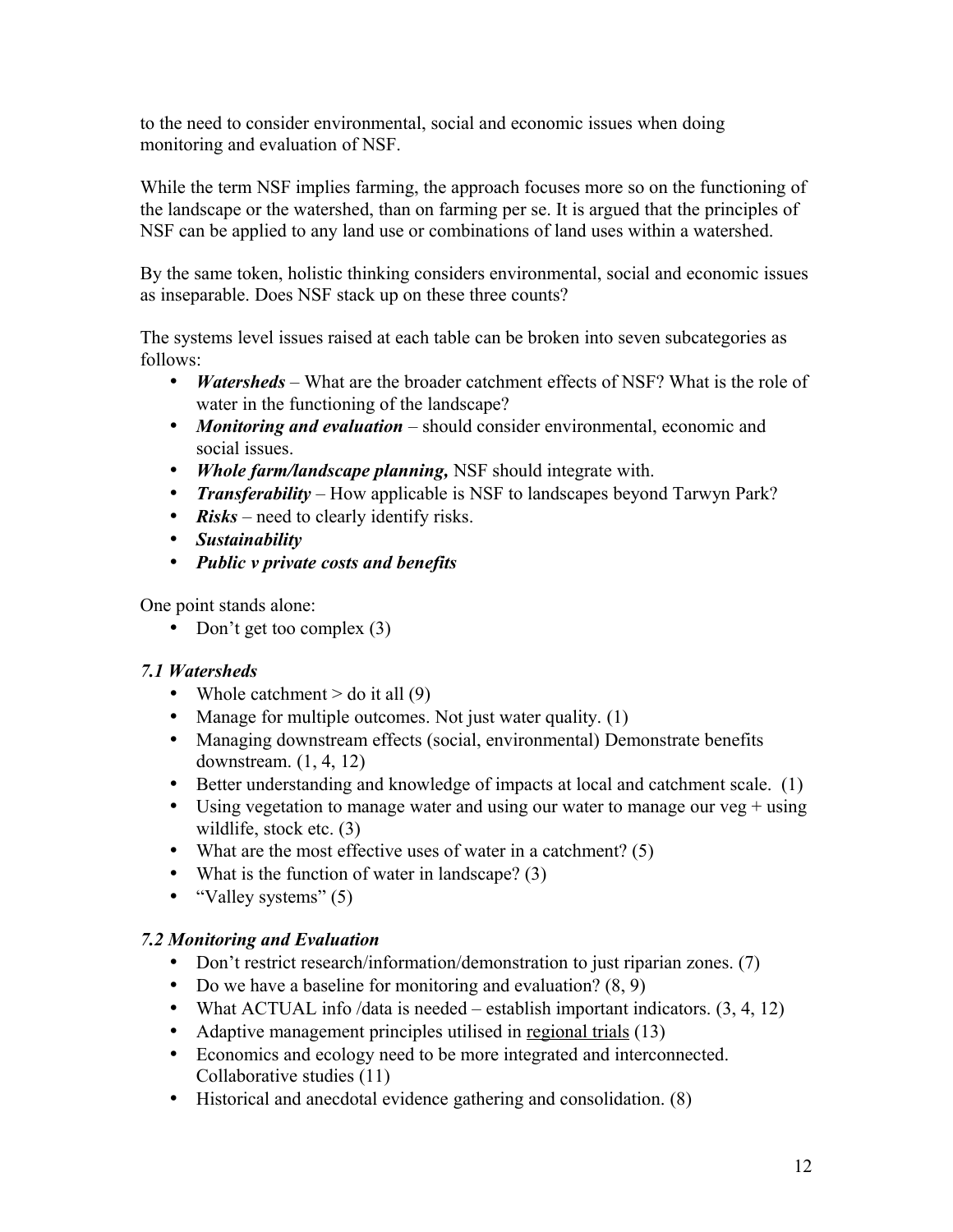- Measurement and evaluation of agricultural systems in relation to productivity issues. (2)
- More education on grain qualities, yield, lower inputs, increased biodiversity  $\alpha$  approximatify. (4)
- Properly controlled, paired scientific studies in many catchments to cover varied environments where NSF considered on:
	- Nutrient cycling
	- OM accumulation
	- Water budgets
	- Economics public v private
	- stewardship
	- sustainability closing systems. Include wider public, not just farmers.
	- Biodiversity/ecology (7)
- Before, during and after data, long-term studies.
	- o Biophysical, social, and economic integrated. (8)
- Verify results scientifically (10)
- Peer review group (info to CMAs, info to financial institutions) (2, 10)
- Maintain a central database. (2)
- Disseminate analysed data regularly. (2)

### *7.3 Whole Farm/Landscape Planning*

- Incorporation of NSF into "whole farm planning" particularly farm economics, and integrated into catchment plan.  $(3)(5)(13)(6)$
- How does NSF fit in with catchment planning?  $(6)$
- When is a precautionary approach appropriate? Timing of intervention. (8)

## *7.4 Transferability*

- "just because it works in one area doesn't mean it is a transferable process." (9)
- Transferability to different landscapes and whole catchments. Successes, demos. Science needed to support this.(2, 3)

## *7.5 Risks*

- Acknowledge timeframes/scales for recovery short and long. (4)
- Need to look at a risk strategy for implementation of NSF. Who would do this? (6)
- Socio ag linkages at what cost? What profit? marrying science and production. (4, 12)
- Socio economic impacts of increased flooding on floodplains.  $(4, 12)$
- Especially downstream impacts of large flood events. (12)
- Good intentions with unintended environmental consequences (9)

## *7.6 Sustainability*

- Focus on sustainability not productivity. (3)
- how nature works and how we can use this to improve productivity or sustainability? (3)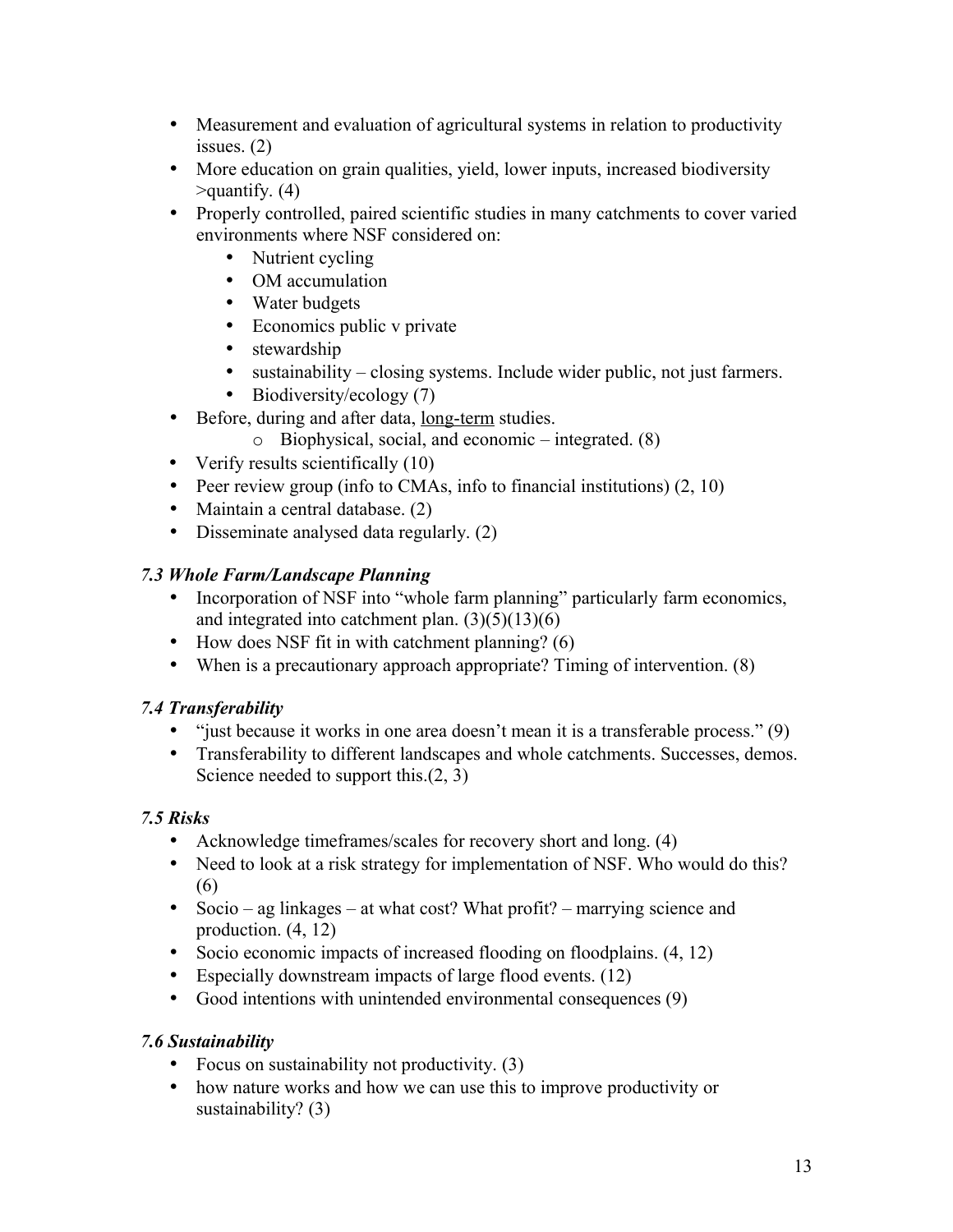- Difference between aiming for "pre-Euro" and "sustainability" (8)
- More adaptive landuse (11)
- Increased biodiversity = healthy animals, farms and community  $(4)$
- Level of export is adding to problem of sustainability. (3)

#### *7.7 Public v private costs and benefits*

- Research on original model to assess/determine natural resources efficiency i.e. costs and benefits. (6)
- How do you value the public "good", the "private good" and then who pays? (4, 5, 12)
- Focus/reinforce the public-good advantages to landowners. (13)

## **8.EDUCATION, TRAINING AND KNOWLEDGE**

Twelve of the thirteen tables discussed issues specifically relating education, training and knowledge sharing. There was strong agreement that NSF needed to be better packaged and targeted. The need for a multi-pronged accredited training package resonated. One table felt it was important to influence and educate politicians. Nine tables discussed the potential for the set up of well-monitored, locally relevant and multi-property demonstration sites across a wide variety of landscapes.

#### *8.1 Packaging the approach and targeting the message*

- Landholder info and motivations to participate in NSF. This will inform program design. (1)
- "methods and means" (13)
- manual/forums/workshops/websites/field days at demonstration sites (9, 13)
- Don't rely on one way (3)
- Vegetation cools landscapes and attracts water. We are empowered with this knowledge. We can influence and manage. Takes away the fear. (3)
- Learn we can get more water by growing more vegetation. (3)
- Integrate NSF into River Styles approach. (6)
- Education to change public opinion on how land use is done in Australia and how it should be done better. (11)
- TV program on NSF (not just Peter Andrews) (4) (12)
- Publish this workshop for information and education (5)
- Learn from previous failures of government sponsored holistic farm management. (7)
- "Living books" borrow someone recognised expert. (8)
- Persuasion, recognition for best management practice (8)
- Local champions. How do we promote champions? We 'support' them. (9)
- Identify "likeminded" landholders. (9)
- Change people's mindset for long term thinking e.g. recovery short and long. (12)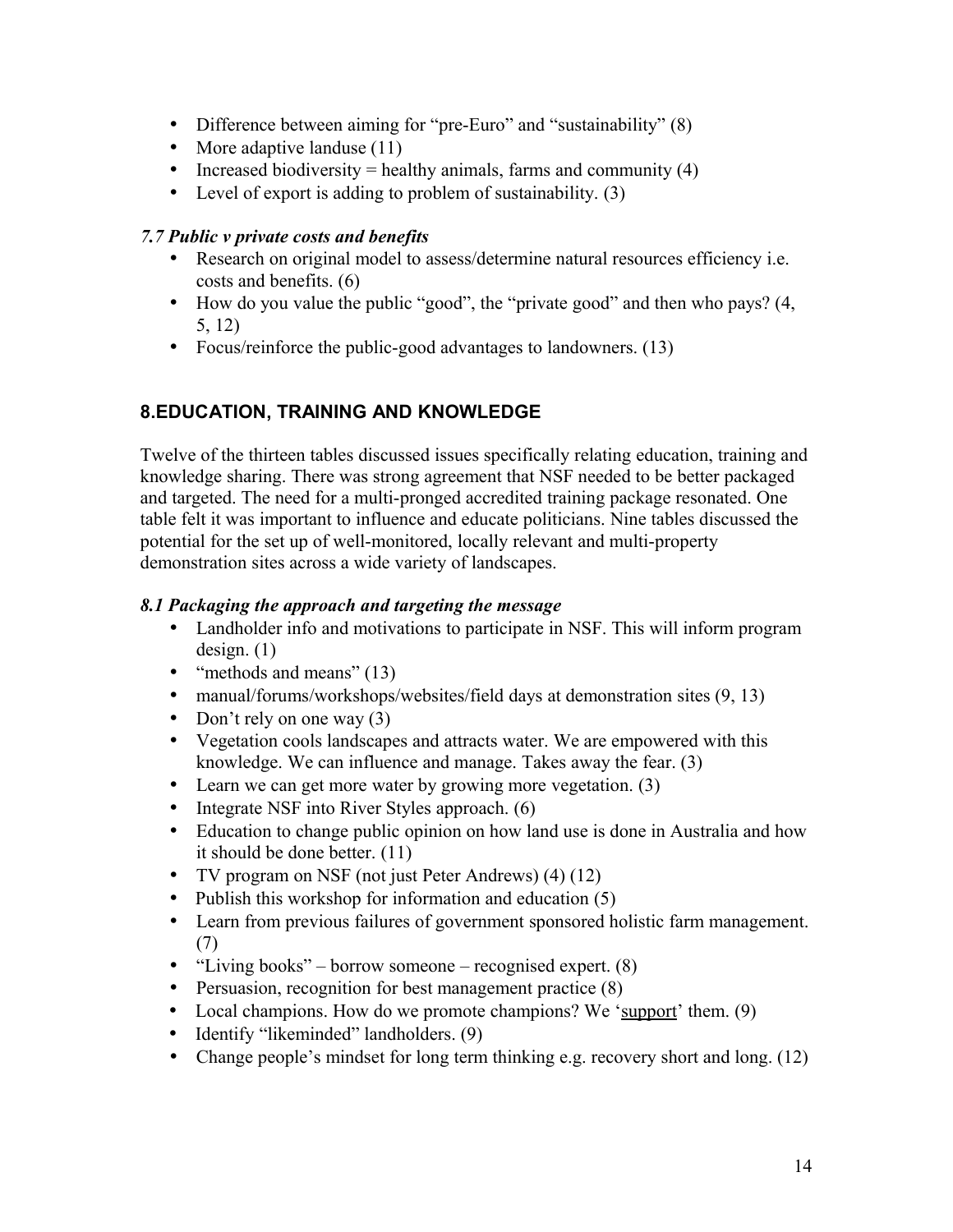### *8.2 Training and accreditation*

- Education and training programs in reading the landscape and appropriate intervention. Train trainers and stakeholders, share knowledge and train the public to read the landscape.  $(1)(2)(3)(7)(9)(11)(13)$
- Should be different levels of accreditation. (7)
- NSF > unis, general community, training + general  $? (4)$
- Education program, with correct info, integrated for landowners, govt., land management, land investors.  $(6)(3)(8)(12)$
- Education of land managers in NSF techniques. Skilling up. (1)
- CMA staff need training to implement solutions. Accredited staff. (1)
- Specific delivery to successfully implement in other areas (Extension Accreditation of trainers) (2).
- Locally relevant and delivered extension and training. (2)
- (Education and knowledge) simplistic approach step by step  $(9)$
- Educate communities (12)
- Practical "hands on" learning. Teach the younger generation (9)

#### *8.3 Influencing the politicians*

- Persuade politicians of the importance of restoring the landscape using NSF principles. (2)
- Politicians have to attend and participate in workshops to get whole picture. (4)

### *8.4 Demonstration sites*

- Demonstration sites supported by evidence (proof in pudding).  $(1)(2)(3)(9)$
- More farm scale demonstrations (10)
- Demonstration areas distribute results how adapted in other landscapes and enterprises. (2)(4)
- Establish more "farm trials" that are monitored and periodically re-analysed "scientifically measured".  $(5)(10)$
- Relevant, worked, monitored and evaluated <u>local</u> examples. (8)
- Demonstration sites in different parts of the landscape (12)
- Successful trials > neighbours copy > changed management. (9)

### *8.5 Best practice*

- All depts e.g. CMA DNR produce BMP/guidelines. (4)(12)
- How do we integrate NSF into current best practice e.g. river styles, land advice. (6).
- Use industry leaders (e.g. Bega Cheese) to lever better farm management. (7)
- Add NSF to the tool box. E.g. Tim Low's 'Design the Future'.  $(3)$
- Continuous discussion, information flow, re-assessment and dissemination of 'new knowledge. (8)
- No. 1 tool  $(3)$